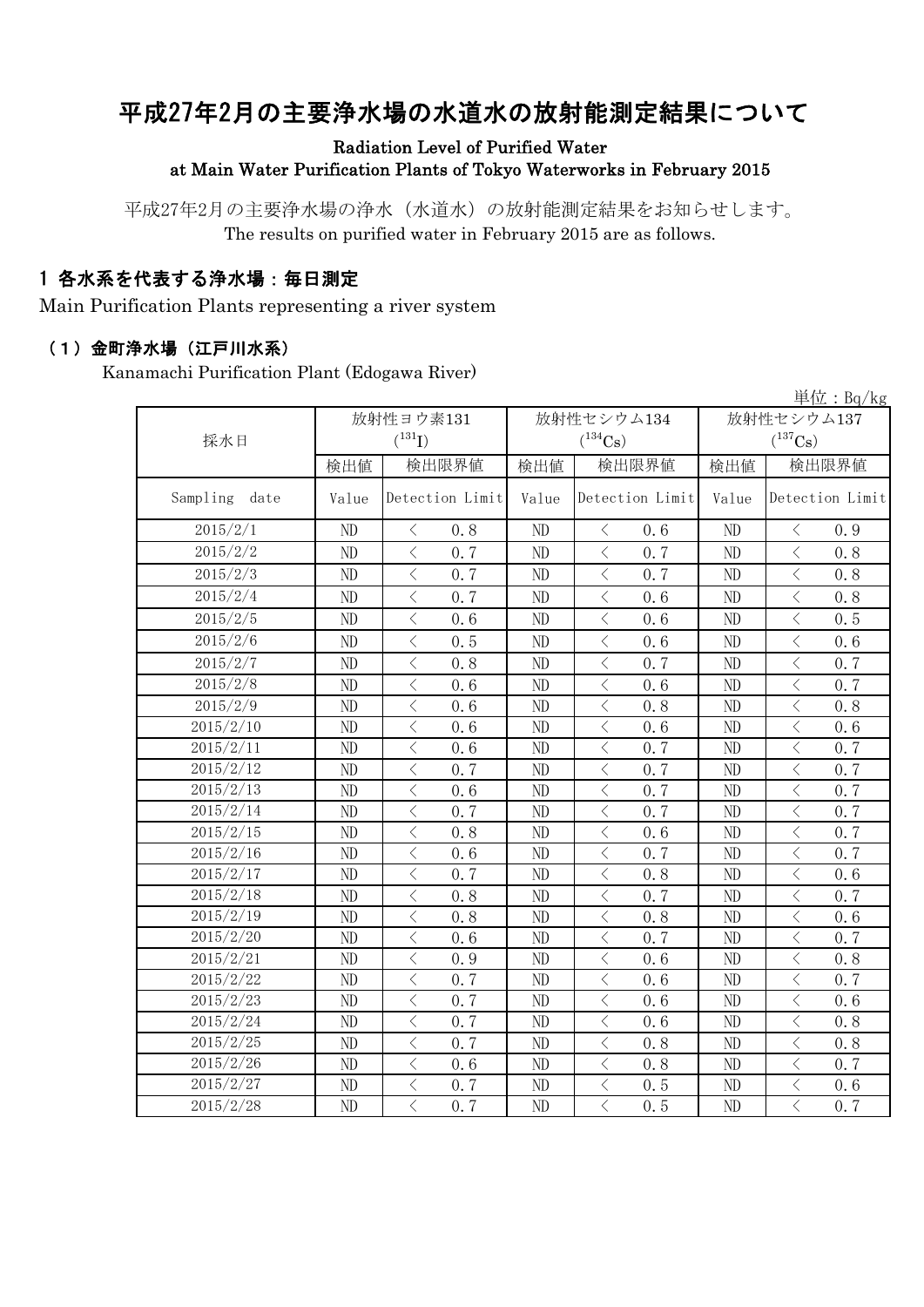## (2)朝霞浄水場 (荒川水系)

Asaka Purification Plant (Arakawa River)

|               |                             |                                                 |       |                                                 |                       | 単位: Bq/kg                          |  |  |
|---------------|-----------------------------|-------------------------------------------------|-------|-------------------------------------------------|-----------------------|------------------------------------|--|--|
|               |                             | 放射性ヨウ素131                                       |       | 放射性セシウム134                                      | 放射性セシウム137            |                                    |  |  |
| 採水日           | $(^{131}I)$<br>$(^{134}Cs)$ |                                                 |       |                                                 | $(^{137}\mathrm{Cs})$ |                                    |  |  |
|               | 検出値                         | 検出限界値                                           | 検出値   | 検出限界値                                           | 検出値                   | 検出限界値                              |  |  |
| Sampling date | Value                       | Detection Limit                                 | Value | Detection Limit                                 | Value                 | Detection Limit                    |  |  |
| 2015/2/1      | ND                          | $\langle$<br>0.7                                | ND    | $\langle$<br>0, 6                               | ND                    | $\,$ $\,$ $\,$<br>0.8              |  |  |
| 2015/2/2      | ND                          | $\overline{\left\langle \right\rangle }$<br>0.7 | ND    | $\langle$<br>0.6                                | ND                    | $\,$ $\,$ $\,$<br>0.7              |  |  |
| 2015/2/3      | ND                          | $\langle$<br>0.7                                | ND    | $\langle$<br>0.7                                | ND                    | $\langle$<br>0.8                   |  |  |
| 2015/2/4      | ND                          | $\,$ $\,$ $\,$<br>0.7                           | ND    | $\lt$<br>0.6                                    | ND                    | $\,$ $\,$ $\,$<br>0.7              |  |  |
| 2015/2/5      | ND                          | $\lt$<br>0.6                                    | ND    | $\langle$<br>0.6                                | ND                    | $\,$ $\,$ $\,$<br>0.7              |  |  |
| 2015/2/6      | ND                          | $\langle$<br>0.7                                | ND    | $\langle$<br>0.7                                | ND                    | $\langle$<br>0.7                   |  |  |
| 2015/2/7      | ND                          | $\langle$<br>0.8                                | ND    | $\hspace{0.1mm}\big\langle$<br>0.7              | ND                    | $\,$ $\,$ $\,$<br>0.7              |  |  |
| 2015/2/8      | ND                          | $\langle$<br>0.6                                | ND    | $\overline{\left\langle \right\rangle }$<br>0.9 | ND                    | $\,$ $\,$ $\,$<br>0.7              |  |  |
| 2015/2/9      | ND                          | $\bigg\langle$<br>0.7                           | ND    | $\hspace{0.5cm}\big\langle$<br>0.8              | ND                    | $\bigg\langle$<br>0.7              |  |  |
| 2015/2/10     | ND                          | $\lt$<br>0.6                                    | ND    | $\langle$<br>0.7                                | ND                    | $\lt$<br>0.7                       |  |  |
| 2015/2/11     | ND                          | $\langle$<br>0.7                                | ND    | $\langle$<br>0, 6                               | ND                    | $\langle$<br>0.7                   |  |  |
| 2015/2/12     | ND                          | $\overline{\left\langle \right\rangle }$<br>0.6 | ND    | $\lt$<br>0.6                                    | N <sub>D</sub>        | $\,$ $\,$ $\,$<br>0.7              |  |  |
| 2015/2/13     | ND                          | $\overline{\langle}$<br>0.7                     | ND    | $\langle$<br>0.5                                | N <sub>D</sub>        | $\overline{\langle}$<br>0.8        |  |  |
| 2015/2/14     | ND                          | $\lt$<br>0.8                                    | ND    | $\lt$<br>0.6                                    | ND                    | $\lt$<br>0.8                       |  |  |
| 2015/2/15     | ND                          | $\,$ $\,$ $\,$<br>0.7                           | ND    | $\langle$<br>0.8                                | ND                    | $\,$ $\,$ $\,$<br>0.7              |  |  |
| 2015/2/16     | ND                          | $\langle$<br>0.6                                | ND    | $\langle$<br>0.6                                | ND                    | $\langle$<br>0.6                   |  |  |
| 2015/2/17     | ND                          | $\langle$<br>0.6                                | ND    | $\lt$<br>0.6                                    | ND                    | $\,$ $\,$ $\,$<br>0.7              |  |  |
| 2015/2/18     | ND                          | $\langle$<br>0.7                                | ND    | $\langle$<br>0.6                                | ND                    | $\langle$<br>0.7                   |  |  |
| 2015/2/19     | ND                          | $\langle$<br>0.7                                | ND    | $\, \zeta \,$<br>0.7                            | ND                    | $\bigg\langle$<br>0.8              |  |  |
| 2015/2/20     | ND                          | $\hspace{0.5cm}\big\langle$<br>0.6              | ND    | $\,$ $\,$ $\,$<br>0.6                           | ND                    | $\hspace{0.1mm}\big\langle$<br>0.6 |  |  |
| 2015/2/21     | ND                          | $\lt$<br>0.9                                    | ND    | $\overline{\left\langle \right\rangle }$<br>0.7 | ND                    | $\,$ $\,$ $\,$<br>0.9              |  |  |
| 2015/2/22     | ND                          | $\langle$<br>0.8                                | ND    | $\lt$<br>0.7                                    | ND                    | $\,$ $\,$ $\,$<br>0.8              |  |  |
| 2015/2/23     | ND                          | $\langle$<br>0.7                                | ND    | $\langle$<br>0.6                                | ND                    | $\langle$<br>0.8                   |  |  |
| 2015/2/24     | ND                          | $\, \zeta \,$<br>0.6                            | ND    | $\, <\,$<br>0.7                                 | ND                    | $\, \zeta \,$<br>0.8               |  |  |
| 2015/2/25     | ND                          | $\lt$<br>0, 6                                   | ND    | $\langle$<br>0.7                                | N <sub>D</sub>        | $\langle$<br>0.7                   |  |  |
| 2015/2/26     | ND                          | $\langle$<br>0.7                                | ND    | $\langle$<br>0.7                                | ND                    | $\langle$<br>0.8                   |  |  |
| 2015/2/27     | ND                          | $\,$ $\,$ $\,$<br>0.7                           | ND    | $\lt$<br>0.6                                    | ND                    | $\,$ $\,$ $\,$<br>0.8              |  |  |
| 2015/2/28     | ND                          | $\overline{\left\langle \right\rangle }$<br>0.8 | ND    | $\overline{\langle}$<br>0.5                     | ND                    | $\overline{\langle}$<br>0, 6       |  |  |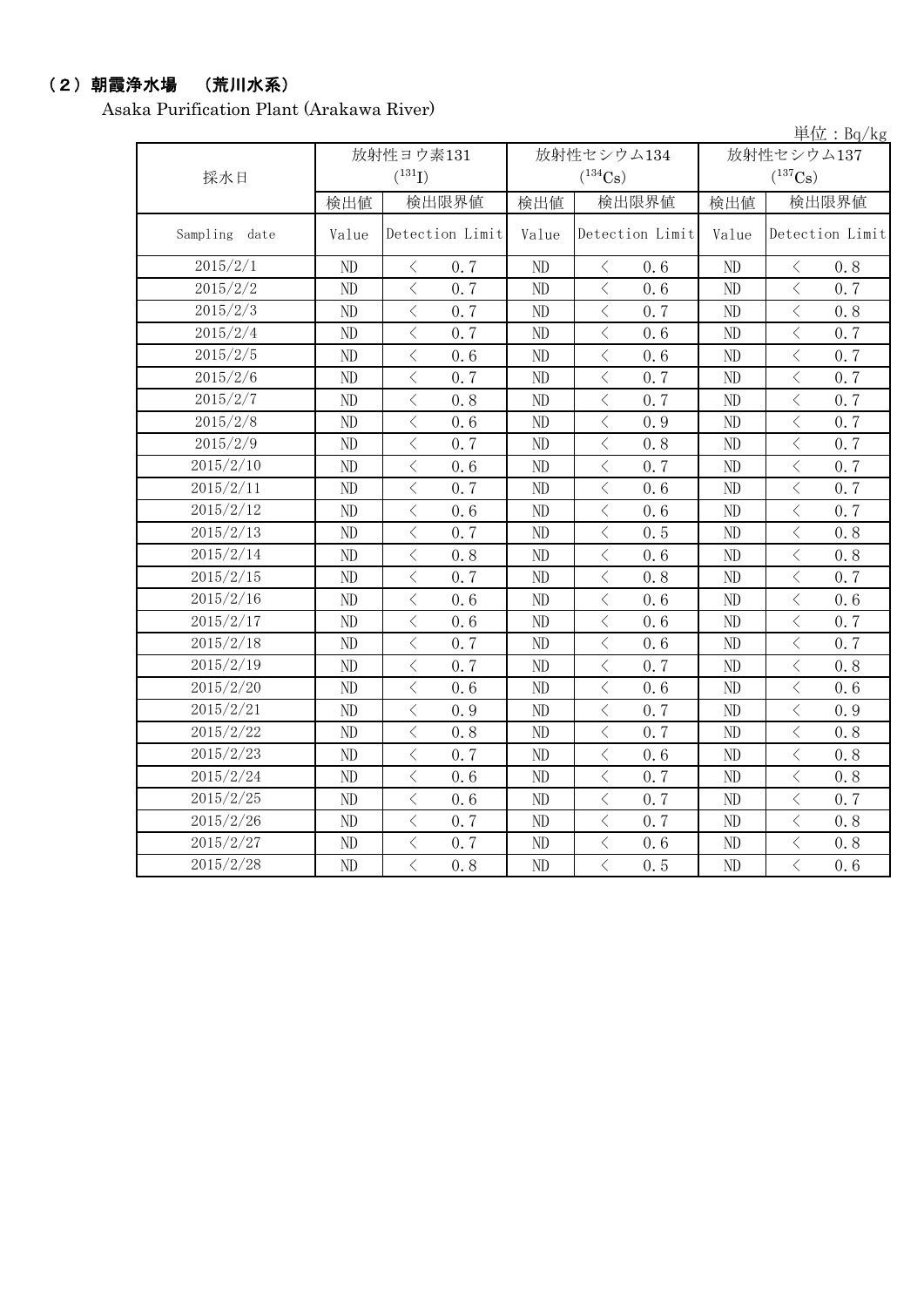### (3)小作浄水場 (多摩川水系)

Ozaku Purification Plant (Tamagawa River)

|                  |                     |                                    |          |                                                 |              | 単位: Bq/kg                                        |  |
|------------------|---------------------|------------------------------------|----------|-------------------------------------------------|--------------|--------------------------------------------------|--|
|                  |                     | 放射性ヨウ素131                          |          | 放射性セシウム134                                      | 放射性セシウム137   |                                                  |  |
| 採水日              |                     | $(^{131}I)$                        |          | $(^{134}Cs)$                                    | $(^{137}Cs)$ |                                                  |  |
|                  | 検出限界値<br>検出値<br>検出値 |                                    |          | 検出限界値                                           | 検出限界値<br>検出値 |                                                  |  |
| Sampling<br>date | Value               | Detection Limit                    | Value    | Detection Limit                                 | Value        | Detection Limit                                  |  |
| 2015/2/1         | ND                  | $\,$ $\,$ $\,$<br>0.7              | ND       | $\langle$<br>0.7                                | ND           | $\lt$<br>0.7                                     |  |
| 2015/2/2         | ND                  | $\langle$<br>0.7                   | ND       | $\langle$<br>0.8                                | ND           | $\langle$<br>0.7                                 |  |
| 2015/2/3         | ND                  | $\langle$<br>0.5                   | ND       | $\langle$<br>0.5                                | ND           | $\lt$<br>0.6                                     |  |
| 2015/2/4         | ND                  | $\langle$<br>0.7                   | ND       | $\langle$<br>0.8                                | ND           | $\lt$<br>0.7                                     |  |
| 2015/2/5         | ND                  | $\langle$<br>0.7                   | ND       | $\langle$<br>0.7                                | ND           | $\langle$<br>0.7                                 |  |
| 2015/2/6         | ND                  | $\langle$<br>0.6                   | ND       | $\langle$<br>0.6                                | ND           | $\overline{\left\langle \right\rangle }$<br>0.7  |  |
| 2015/2/7         | ND                  | $\langle$<br>0.8                   | ND       | $\,$ $\,$ $\,$<br>0.7                           | ND           | $\overline{\left\langle \right\rangle }$<br>0.8  |  |
| 2015/2/8         | ND                  | $\,$ $\,$ $\,$<br>0.7              | ND       | $\,$ $\,$ $\,$<br>0.7                           | ND           | $\overline{\left\langle \right\rangle }$<br>0.7  |  |
| 2015/2/9         | ND                  | $\,<\,$<br>0.7                     | ND       | $\,$ $\,$ $\,$<br>0.7                           | ND           | $\bigg\langle$<br>0.6                            |  |
| 2015/2/10        | ND                  | $\langle$<br>0.7                   | ND       | $\langle$<br>0.8                                | ND           | $\langle$<br>0.7                                 |  |
| 2015/2/11        | ND                  | $\lt$<br>0.6                       | ND       | $\lt$<br>0.5                                    | ND           | $\,$ $\,$ $\,$<br>0.8                            |  |
| 2015/2/12        | ND                  | $\langle$<br>0.7                   | ND       | $\langle$<br>0.8                                | ND           | $\overline{\left\langle \right\rangle }$<br>0.7  |  |
| 2015/2/13        | ND                  | $\langle$<br>0.6                   | ND       | $\langle$<br>0.7                                | ND           | $\langle$<br>0.6                                 |  |
| 2015/2/14        | ND                  | $\,$ $\,$ $\,$<br>0.7              | ND       | $\,$ $\,$ $\,$<br>0.7                           | ND           | $\,$ $\,$ $\,$<br>0.7                            |  |
| 2015/2/15        | ND                  | $\langle$<br>0.7                   | ND       | $\langle$<br>0.8                                | ND           | $\langle$<br>0.7                                 |  |
| 2015/2/16        | ND                  | $\,$ $\,$ $\,$<br>0.7              | $\rm ND$ | $\,$ $\,$ $\,$<br>0.7                           | ND           | $\overline{\left\langle \right\rangle }$<br>0.7  |  |
| 2015/2/17        | ND                  | $\langle$<br>0.7                   | ND       | $\langle$<br>0.7                                | ND           | $\overline{\left\langle \right\rangle }$<br>0.7  |  |
| 2015/2/18        | ND                  | $\lt$<br>0.7                       | ND       | $\langle$<br>0.7                                | ND           | $\langle$<br>0.6                                 |  |
| 2015/2/19        | ND                  | $\,<\,$<br>0.6                     | ND       | $\,$ $\,$ $\,$<br>0.8                           | ND           | $\,$ $\,$ $\,$<br>0.6                            |  |
| 2015/2/20        | ND                  | $\,$ $\,$ $\,$<br>0.6              | ND       | $\,$ $\,$ $\,$<br>0.6                           | ND           | $\hspace{0.1mm} <\hspace{0.1mm}$<br>0.7          |  |
| 2015/2/21        | ND                  | $\,$ $\,$ $\,$<br>0.8              | ND       | $\langle$<br>0.7                                | ND           | $\langle$<br>0.7                                 |  |
| 2015/2/22        | ND                  | $\,$ $\,$ $\,$<br>0.8              | ND       | $\overline{\left\langle \right\rangle }$<br>0.7 | ND           | $\overline{\left\langle \right\rangle }$<br>0.7  |  |
| 2015/2/23        | ND                  | $\,$ $\,$ $\,$<br>0.6              | ND       | $\,$ $\,$ $\,$<br>0.7                           | ND           | $\,$ $\,$ $\,$<br>0.8                            |  |
| 2015/2/24        | ND                  | $\hspace{0.5cm}\big\langle$<br>0.7 | ND       | $\hspace{0.1mm} <\hspace{0.1mm}$<br>0.6         | ND           | $\,$ $\,$ $\,$<br>0.8                            |  |
| 2015/2/25        | ND                  | $\, < \,$<br>0.7                   | ND       | $\,$ $\,$ $\,$<br>0.7                           | ND           | $\lt$<br>0.7                                     |  |
| 2015/2/26        | ND                  | $\langle$<br>0.6                   | ND       | $\langle$<br>0.8                                | ND           | $\langle$<br>$\mathbf{1}$                        |  |
| 2015/2/27        | ND                  | $\,<\,$<br>0.6                     | ND       | $\,$ $\,$ $\,$<br>0.5                           | ND           | $\,$ $\,$ $\,$<br>0.7                            |  |
| 2015/2/28        | ND                  | $\overline{\langle}$<br>0.9        | ND       | $\overline{\langle}$<br>0.7                     | ND           | $\overline{\left\langle \right\rangle }$<br>0, 7 |  |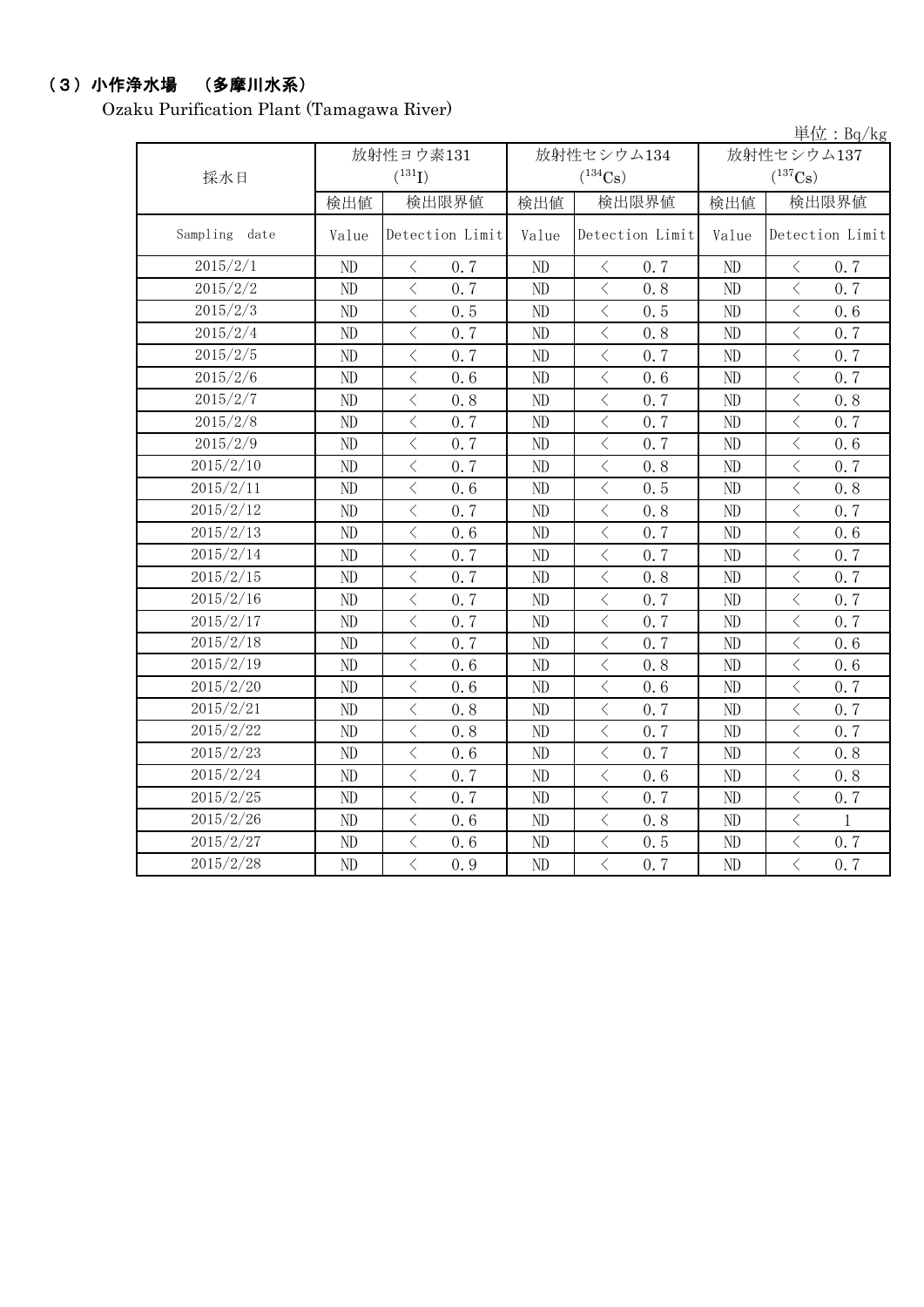## (4)東村山浄水場 (多摩川・荒川水系)

Higashi-murayama Purification Plant (Tamagawa・Arakawa River)

|                  |                |                                                                                                                                                                                     |          |                                    |                       | 単位: $Bq/kg$                                     |  |  |
|------------------|----------------|-------------------------------------------------------------------------------------------------------------------------------------------------------------------------------------|----------|------------------------------------|-----------------------|-------------------------------------------------|--|--|
|                  |                | 放射性ヨウ素131                                                                                                                                                                           |          | 放射性セシウム134                         | 放射性セシウム137            |                                                 |  |  |
| 採水日              |                | $(^{131}I)$                                                                                                                                                                         |          | $(^{134}Cs)$                       | $(^{137}\mathrm{Cs})$ |                                                 |  |  |
|                  | 検出値            | 検出限界値                                                                                                                                                                               | 検出値      | 検出限界値                              | 検出値                   | 検出限界値                                           |  |  |
| Sampling<br>date | Value          | Detection Limit                                                                                                                                                                     | Value    | Detection Limit                    | Value                 | Detection Limit                                 |  |  |
| 2015/2/1         | N <sub>D</sub> | $\big\langle$<br>0.7                                                                                                                                                                | ND       | $\langle$<br>0.8                   | ND                    | $\, <\,$<br>0.6                                 |  |  |
| 2015/2/2         | $\rm ND$       | $\langle$<br>0.6                                                                                                                                                                    | ND       | $\langle$<br>0.7                   | ND                    | $\langle$<br>0.7                                |  |  |
| 2015/2/3         | ND             | $\overline{\left\langle \right\rangle }$<br>0.6                                                                                                                                     | ND       | $\langle$<br>0.7                   | ND                    | $\overline{\left\langle \right\rangle }$<br>0.6 |  |  |
| 2015/2/4         | ND             | $\langle$<br>0.7                                                                                                                                                                    | ND       | $\langle$<br>0.5                   | ND                    | $\langle$<br>0.7                                |  |  |
| 2015/2/5         | ND             | $\lt$<br>0.7                                                                                                                                                                        | ND       | $\,$ $\,$ $\,$<br>0.6              | ND                    | $\,$ $\,$ $\,$<br>0.8                           |  |  |
| 2015/2/6         | ND             | $\lt$<br>0.6                                                                                                                                                                        | ND       | $\,$ $\,$ $\,$<br>0.6              | ND                    | $\lt$<br>0.7                                    |  |  |
| 2015/2/7         | ND             | $\, < \,$<br>0.6                                                                                                                                                                    | ND       | 0.7<br>$\lt$                       | ND                    | $\lt$<br>0.8                                    |  |  |
| 2015/2/8         | ND             | $\lt$<br>0.7                                                                                                                                                                        | ND       | $\langle$<br>0.7                   | ND                    | $\langle$<br>0.6                                |  |  |
| 2015/2/9         | ND             | $\langle$<br>0.6                                                                                                                                                                    | ND       | $\hspace{0.1cm}\big\langle$<br>0.7 | ND                    | $\langle$<br>0.7                                |  |  |
| 2015/2/10        | ND             | $\langle$<br>0.6                                                                                                                                                                    | ND       | $\,$ $\,$ $\,$<br>0.7              | ND                    | $\lt$<br>0.7                                    |  |  |
| 2015/2/11        | ND             | $\langle$<br>0.7                                                                                                                                                                    | $\rm ND$ | $\langle$<br>0.6                   | ND                    | $\langle$<br>0.8                                |  |  |
| 2015/2/12        | ND             | $\langle$<br>0.6                                                                                                                                                                    | ND       | $\hspace{0.1cm}\big\langle$<br>0.8 | ND                    | $\overline{\left\langle \right\rangle }$<br>0.7 |  |  |
| 2015/2/13        | ND             | $\,$ $\,$ $\,$<br>0.6                                                                                                                                                               | ND       | $\,$ $\,$ $\,$<br>0.6              | ND                    | $\,$ $\,$ $\,$<br>0.7                           |  |  |
| 2015/2/14        | ND             | $\lt$<br>0.9                                                                                                                                                                        | ND       | $\,$ $\,$ $\,$<br>0.6              | ND                    | $\langle$<br>0.6                                |  |  |
| 2015/2/15        | ND             | $\langle$<br>0.7                                                                                                                                                                    | ND       | $\,$ $\,$ $\,$<br>0.6              | ND                    | $\overline{\left\langle \right\rangle }$<br>0.6 |  |  |
| 2015/2/16        | ND             | $\overline{\left\langle \right. }% ,\left\langle \overline{\left\langle \right. }% ,\left\langle \overline{\left\langle \right. }\right\rangle \right\rangle \left. \right.$<br>0.7 | ND       | $\,$ $\,$ $\,$<br>0.7              | ND                    | $\overline{\left\langle \right\rangle }$<br>0.7 |  |  |
| 2015/2/17        | ND             | $\langle$<br>0.6                                                                                                                                                                    | ND       | $\langle$<br>0.7                   | ND                    | $\langle$<br>0.7                                |  |  |
| 2015/2/18        | ND             | $\lt$<br>0.7                                                                                                                                                                        | ND       | $\,$ $\,$ $\,$<br>0.7              | ND                    | $\,$ $\,$ $\,$<br>0.7                           |  |  |
| 2015/2/19        | $\rm ND$       | $\langle$<br>0.6                                                                                                                                                                    | $\rm ND$ | $\langle$<br>0.7                   | $\rm ND$              | $\langle$<br>0.6                                |  |  |
| 2015/2/20        | ND             | $\langle$<br>0.7                                                                                                                                                                    | ND       | $\,$ $\,$ $\,$<br>0.6              | ND                    | $\overline{\left\langle \right\rangle }$<br>0.6 |  |  |
| 2015/2/21        | ND             | $\overline{\left\langle \right\rangle }$<br>0.7                                                                                                                                     | ND       | $\langle$<br>0.7                   | ND                    | $\langle$<br>0.8                                |  |  |
| 2015/2/22        | ND             | $\, < \,$<br>0.6                                                                                                                                                                    | ND       | $\, < \,$<br>0.8                   | ND                    | $\lt$<br>0.8                                    |  |  |
| 2015/2/23        | ND             | $\langle$<br>0.7                                                                                                                                                                    | ND       | $\langle$<br>0.8                   | ND                    | $\langle$<br>0.7                                |  |  |
| 2015/2/24        | ND             | $\langle$<br>0, 6                                                                                                                                                                   | ND       | $\,$ $\,$ $\,$<br>0.8              | ND                    | $\langle$<br>0.8                                |  |  |
| 2015/2/25        | ND             | $\langle$<br>0.7                                                                                                                                                                    | ND       | $\langle$<br>0.7                   | ND                    | $\langle$<br>0.7                                |  |  |
| 2015/2/26        | ND             | $\, <\,$<br>0.6                                                                                                                                                                     | $\rm ND$ | $\, \leq$<br>0.6                   | ND                    | $\, \zeta \,$<br>0.7                            |  |  |
| 2015/2/27        | ND             | $\langle$<br>0.7                                                                                                                                                                    | ND       | $\langle$<br>0.6                   | ND                    | $\langle$<br>0.8                                |  |  |
| 2015/2/28        | ND             | $\overline{\left\langle \right\rangle }$<br>0.7                                                                                                                                     | ND       | $\,$ $\,$ $\,$<br>0.7              | ND                    | $\langle$<br>0.6                                |  |  |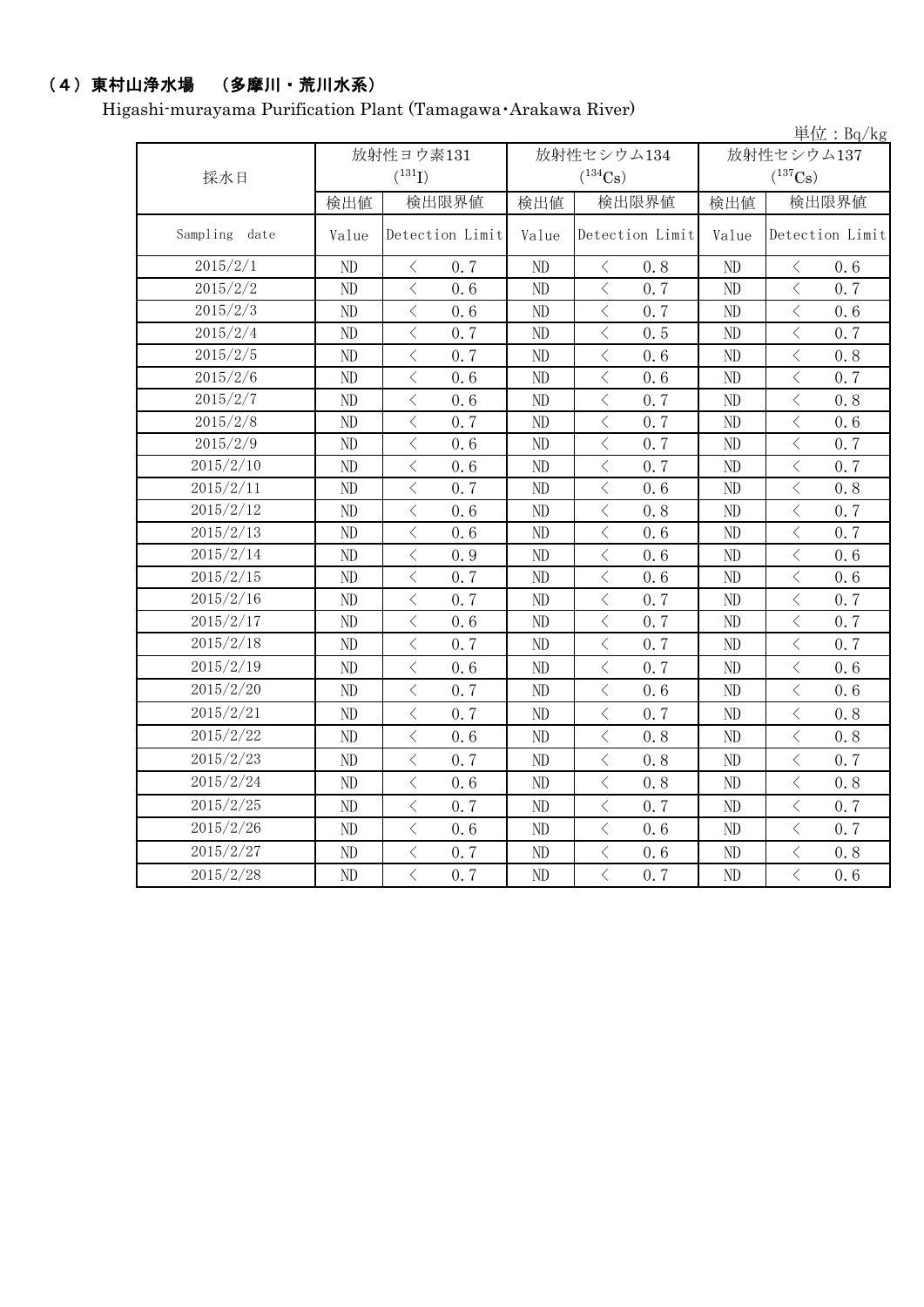# (5)長沢浄水場 (相模川水系)

Nagasawa Purification Plant (Sagamigawa River)

|                  |                          |                      |                 |                |                            |                 |                            |                                          | 単位: $Bq/kg$     |
|------------------|--------------------------|----------------------|-----------------|----------------|----------------------------|-----------------|----------------------------|------------------------------------------|-----------------|
| 採水日              | 放射性ヨウ素131<br>$(^{131}I)$ |                      |                 |                | 放射性セシウム134<br>$(^{134}Cs)$ |                 | 放射性セシウム137<br>$(^{137}Cs)$ |                                          |                 |
|                  | 検出値                      |                      | 検出限界値           | 検出値            | 検出限界値                      |                 | 検出値                        | 検出限界値                                    |                 |
| Sampling<br>date | Value                    |                      | Detection Limit | Value          |                            | Detection Limit | Value                      |                                          | Detection Limit |
| 2015/2/1         | ND                       | $\langle$            | 0.7             | ND             | $\langle$                  | 0.5             | ND                         | $\, \leq$                                | 0.8             |
| 2015/2/2         | ND                       | $\langle$            | 0, 6            | N <sub>D</sub> | $\langle$                  | 0.6             | ND                         | $\langle$                                | 0.7             |
| 2015/2/3         | ND                       | $\, < \,$            | 0.6             | ND             | $\lt$                      | 0.6             | ND                         | $\,$ $\,$ $\,$                           | 0.7             |
| 2015/2/4         | ND                       | $\langle$            | 0.7             | ND             | $\,$ $\,$ $\,$             | 0.8             | ND                         | $\,$ $\,$ $\,$                           | 0.7             |
| 2015/2/5         | ND                       | $\lt$                | 0, 6            | ND             | $\lt$                      | 0.6             | ND                         | $\lt$                                    | 0.7             |
| 2015/2/6         | ND                       | $\overline{\langle}$ | 0.7             | ND             | $\langle$                  | 0.7             | ND                         | $\overline{\langle}$                     | 0.5             |
| 2015/2/7         | ND                       | $\bigg\langle$       | 0.8             | ND             | $\langle$                  | 0.7             | ND                         | $\bigg\langle$                           | 0.7             |
| 2015/2/8         | ND                       | $\lt$                | 0.7             | ND             | $\lt$                      | 0.8             | ND                         | $\lt$                                    | 0.7             |
| 2015/2/9         | ND                       | $\langle$            | 0.7             | ND             | $\langle$                  | 0.7             | N <sub>D</sub>             | $\overline{\left\langle \right\rangle }$ | 0, 8            |
| 2015/2/10        | ND                       | $\langle$            | 0.7             | ND             | $\langle$                  | 0.6             | ND                         | $\overline{\left\langle \right\rangle }$ | 0.8             |
| 2015/2/11        | ND                       | $\, \zeta \,$        | 0.8             | ND             | $\lt$                      | 0.7             | ND                         | $\lt$                                    | 0.7             |
| 2015/2/12        | ND                       | $\langle$            | 0.7             | ND             | $\langle$                  | 0.6             | ND                         | $\lt$                                    | 0, 6            |
| 2015/2/13        | ND                       | $\langle$            | 0.7             | ND             | $\langle$                  | 0.7             | ND                         | $\,$ $\,$ $\,$                           | 0.6             |
| 2015/2/14        | ND                       | $\lt$                | 0.7             | ND             | $\lt$                      | 0.7             | ND                         | $\lt$                                    | 0.6             |
| 2015/2/15        | ND                       | $\overline{\langle}$ | 0.7             | ND             | $\langle$                  | 0.5             | ND                         | $\overline{\langle}$                     | 0.7             |
| 2015/2/16        | ND                       | $\lt$                | 0.7             | ND             | $\, < \,$                  | 0.7             | ND                         | $\bigg\langle$                           | 0.7             |
| 2015/2/17        | ND                       | $\lt$                | 0.6             | ND             | $\,$ $\,$ $\,$             | 0.7             | ND                         | $\bigg\langle$                           | 0.6             |
| 2015/2/18        | ND                       | $\langle$            | 0.7             | ND             | $\langle$                  | 0.7             | ND                         | $\langle$                                | 0.7             |
| 2015/2/19        | ND                       | $\langle$            | 0.7             | ND             | $\langle$                  | 0.7             | ND                         | $\overline{\left\langle \right\rangle }$ | 0.6             |
| 2015/2/20        | ND                       | $\lt$                | 0.7             | ND             | $\,$ $\,$ $\,$             | 0.7             | ND                         | $\,$ $\,$ $\,$                           | 0.7             |
| 2015/2/21        | ND                       | $\lt$                | 0.9             | ND             | $\, < \,$                  | 0.8             | ND                         | $\langle$                                | 0.7             |
| 2015/2/22        | ND                       | $\lt$                | 0.8             | ND             | $\, < \,$                  | 0.7             | ND                         | $\lt$                                    | 0.8             |
| 2015/2/23        | ND                       | $\lt$                | 0.7             | ND             | $\lt$                      | 0.7             | ND                         | $\lt$                                    | 0.7             |
| 2015/2/24        | ND                       | $\lt$                | 0.8             | ND             | $\langle$                  | 0.6             | ND                         | $\,$ $\,$ $\,$                           | 0.8             |
| 2015/2/25        | ND                       | $\lt$                | 0.7             | ND             | $\langle$                  | 0.7             | ND                         | $\lt$                                    | 0.7             |
| 2015/2/26        | ND                       | $\langle$            | 0.6             | ND             | $\langle$                  | 0.6             | ND                         | $\langle$                                | 0.8             |
| 2015/2/27        | ND                       | $\bigg\langle$       | 0.7             | ND             | $\langle$                  | 0.5             | ND                         | $\bigg\langle$                           | 0.7             |
| 2015/2/28        | ND                       | $\overline{\langle}$ | 0.8             | ND             | $\overline{\langle}$       | 0.7             | N <sub>D</sub>             | $\overline{\langle}$                     | 0.7             |